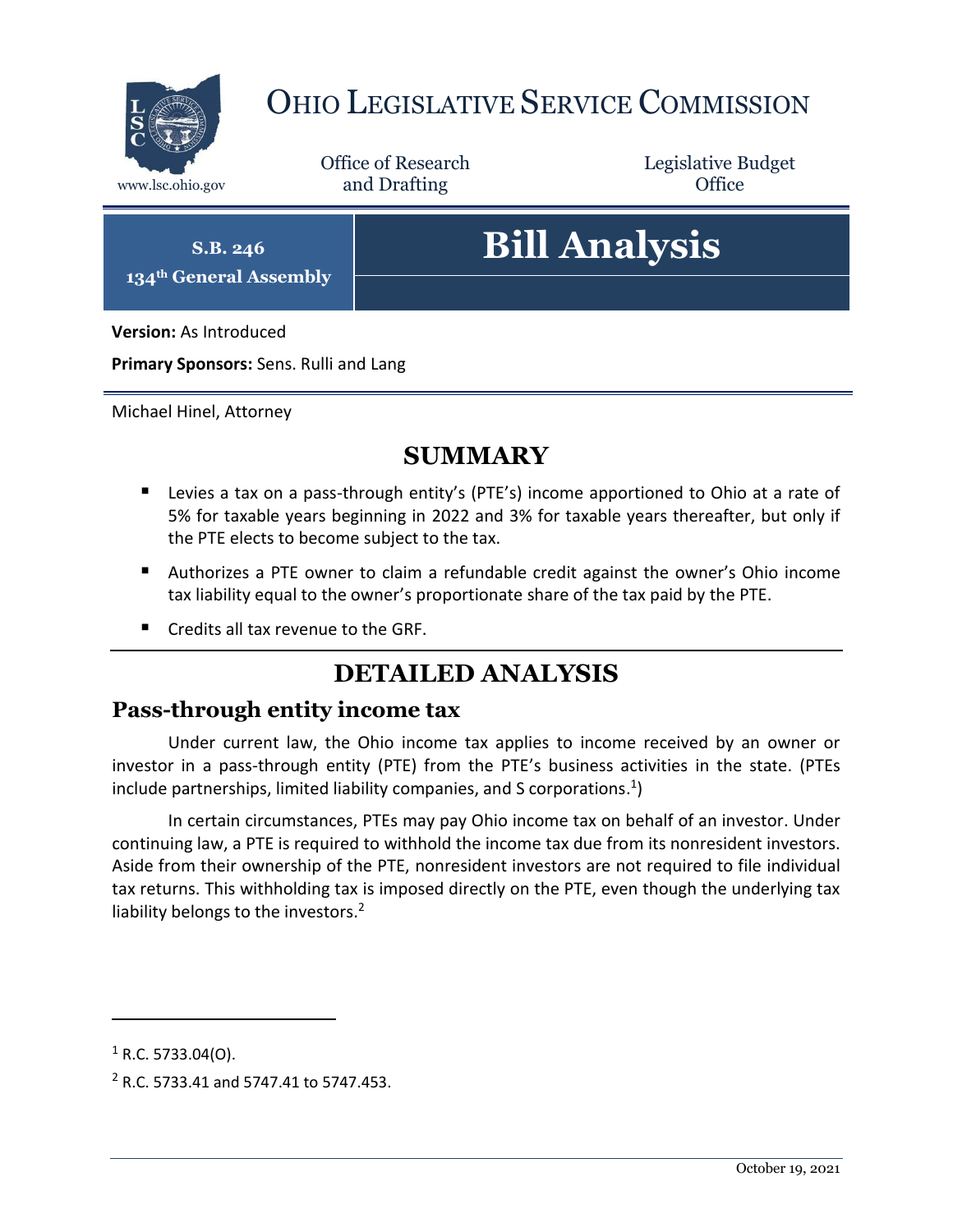Also under continuing law, a PTE may, but is not required to, file a composite return (Form 4708) covering any or all of its owners and paying tax for them at the highest of the graduated tax rates for nonbusiness income (3.99% currently).<sup>3</sup>

The bill authorizes a third option for a PTE to pay income tax by directly imposing an income tax on the PTE, but only if the PTE elects to be subject to the tax.<sup>4</sup> The PTE's owners would then be able to claim a refundable credit on their individual income tax returns equal to their proportionate share of the income taxes levied on and paid by the PTE.<sup>5</sup>

A PTE may elect to be subject to the tax primarily to reduce the federal income tax liability of its owners. Federal law allows a taxpayer, in calculating the taxpayer's federal income tax liability, to deduct up to \$10,000 in property taxes plus either state and local income taxes or sales taxes paid by the taxpayer. This deduction is known as the state and local tax (SALT) deduction.<sup>6</sup> (The SALT deduction is a "below the line" deduction, meaning it is applied after federal adjusted gross income (FAGI) is calculated and is only available if the taxpayer itemizes deductions, rather than taking the standard deduction.) Recent guidance published by the Internal Revenue Service confirms that taxes paid at the PTE level are an "above the line" deduction that do not count towards a PTE owner's \$10,000 SALT limitation. In other words, taxes paid by a PTE reduce the FAGI of its owners without being subject to the SALT limitation.<sup>7</sup>

For example, if an owner's Ohio income tax liability due to income arising from a PTE's business activities in Ohio equals \$15,000, the owner may only deduct \$10,000 in calculating the owner's federal income tax liability. If the PTE, however, elects to become subject to the tax authorized by the bill, all Ohio income taxes would instead be paid by the PTE, and would, as a result, reduce the owner's federal adjusted gross income (FAGI) by an amount equivalent to deducting the full \$15,000 in Ohio income taxes.

#### **Election**

A PTE may elect to be subject to the tax (referred to in the bill as an "electing PTE") by filing a form making the election with the Tax Commissioner by the deadline to file its return for the taxable year, which is April 15 of the year beginning after the end of its taxable year.<sup>8</sup> (An electing PTE's taxable year for Ohio income tax purposes is the same year for federal income

 $\overline{a}$ 

 $8$  A cross-reference error requires the election be made by the date a return of estimated tax is due, but a corrective amendment has been prepared to fix this error.

 $3$  R.C. 5747.08(D).

<sup>4</sup> R.C. 5747.38.

<sup>5</sup> R.C. 5747.39.

<sup>6</sup> 26 United States Code (U.S.C.) 164.

<sup>7</sup> R.C. 5747.38(E); Internal Revenue Service, *Notice 2020-75: Forthcoming Regulations Regarding the Deductibility of Payments by Partnerships and S Corporations for Certain State and Local Income Taxes* (November 9, 2020), available at [https://www.irs.gov/pub/irs-drop/n-20-75.pdf.](https://www.irs.gov/pub/irs-drop/n-20-75.pdf)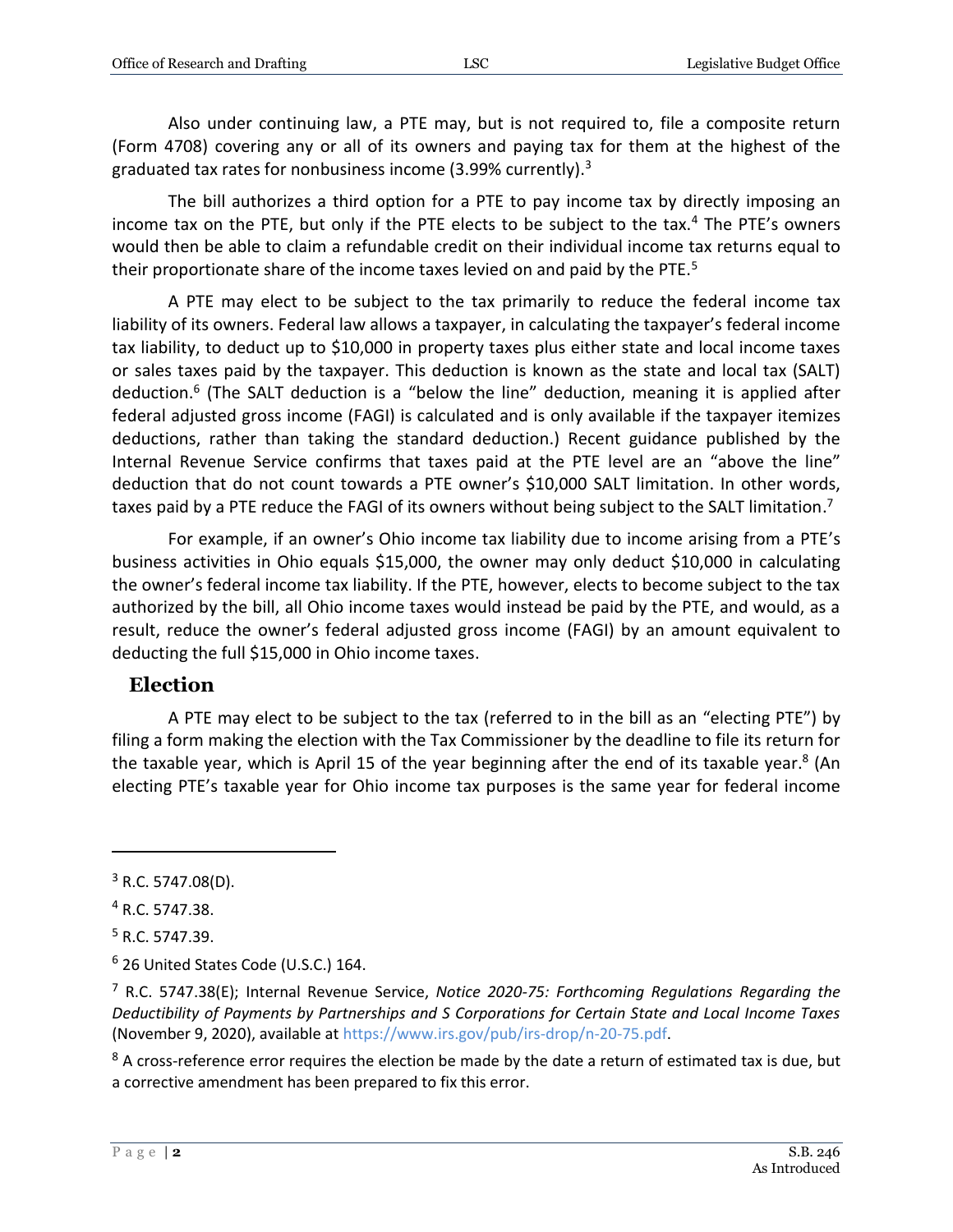tax purposes and may not necessarily be a calendar year.<sup>9</sup>) The election applies only to the taxable year for which it is made and, once made, is irrevocable for that year.<sup>10</sup>

An electing PTE is not required to withhold the income tax due from its nonresident investors for the taxable year that the PTE makes the election.<sup>11</sup> If the electing PTE already paid all or a portion of the withholding tax, the amounts paid may be applied to the electing PTE's income tax liability.<sup>12</sup>

#### **Rate of tax**

An electing PTE's tax liability equals all income sitused to Ohio, less a few adjustments, multiplied by one of the following tax rates:

- For 2022, 5%;
- For each year thereafter, the income tax rate applicable to business income (i.e.,  $3\%$ ).<sup>13</sup>

This is the same rate structure that applies to certain nonresident PTE investor withholding taxes. 14

#### **Returns and payments**

Similar to the withholding tax for nonresident PTE investors, an electing PTE must file an estimated tax return and an annual tax return and make estimated payments each quarter. Estimated taxes must be paid by the  $15<sup>th</sup>$  day of the month after the end of each quarter.<sup>15</sup> As mentioned above, the deadline to file the annual return and pay any additional tax shown due on the return is April 15 following the electing PTE's taxable year that ends in the preceding calendar year.<sup>16</sup> Electing PTEs are entitled to refunds for overpayments and are subject to penalties and interest under continuing law for failure to file returns or pay the tax.<sup>17</sup>

Revenue from the income tax levied on electing PTEs is credited to the GRF.<sup>18</sup>

The bill permits a nonresident investor or trust to forgo filing an individual income tax return for the investor's or trust's taxable year if the investor or trust does not have any income

 $\overline{a}$ 

 $9$  R.C. 5747.45.

 $10$  R.C. 5747.38(C).

<sup>&</sup>lt;sup>11</sup> R.C. 5733.41 and 5747.41.

 $12$  R.C. 5747.43(G).

 $13$  R.C. 5747.38(A)(4) and (B).

<sup>&</sup>lt;sup>14</sup> R.C. 5747.41 and Section 3 of S.B. 18 of the 133<sup>rd</sup> General Assembly.

<sup>15</sup> R.C. 5747.43.

<sup>16</sup> R.C. 5747.42 and 5747.44.

<sup>17</sup> R.C. 5747.11, 5747.13, 5747.132, 5747.14, 5747.15, 5747.451, and 5747.453.

<sup>18</sup> R.C. 5747.03.